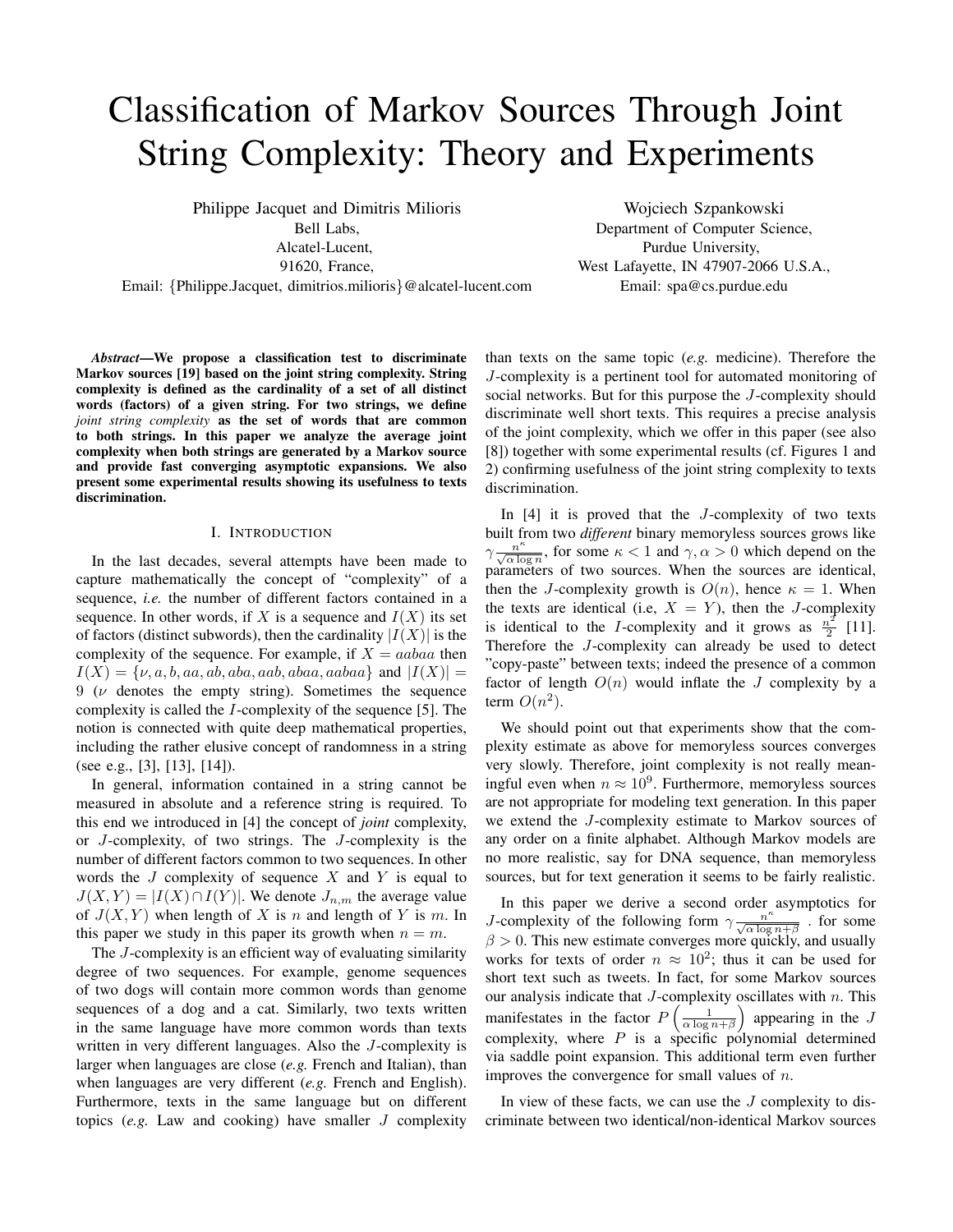

Fig. 1. Joint complexity of an English text vs French, Greek, Polish, and Finnish texts.

[19]. We introduce the discriminant function as follows

$$
d(X,Y) = 1 - \frac{1}{\log n} \log J(X,Y)
$$

for two sequences  $X$  and  $Y$  of length  $n$ . This discriminant allows us to determine whether  $X$  and  $Y$  are generated by the same Markov source or not by verifying whether  $d(X, Y) =$  $O(1/\log n) \to 0$  or  $d(X, Y) = 1 - \kappa + O(\log \log n / \log n) >$ 0, respectively when the length of  $X$  and  $Y$  are both equal to n. In this conference paper we mainly concentrate on the analysis of J-complexity leaving further analysis of the discriminant  $d(X, Y)$  to a forthcoming full paper. However, we present below some experimental evidence of how useful our discriminant is for real texts.

In Figure 1 we compared the joint complexity of an English text to the same length texts written in French, Greek, Polish and Finnish. It is easy to see that even for texts of lengths smaller than a thousand one can discriminate between these languages. On the other hand, in Figure 2 we plot the joint complexity between real and simulated texts in French, Greek, Polish, English and Finnish. Clearly, the joint complexity of such texts grows like  $O(n)$  as predicted by theory. In fact, computations show that with Markov models of order 3 for English versus French we have  $\kappa = 0.44$ ; versus Greek:  $\kappa =$ 0.26; versus Finnish  $\kappa = 0.04$ ; and versus Polish:  $\kappa = 0.01$ , which is consistent with the results on Figure 1. (In fact, they agree with theoretical results of Theorem 3 discussed below.)

Single string complexity was studied extensively in the past. The literature is reviewed in [11] where precise analysis of string complexity is discussed for strings generated by unbiased memoryless sources. Another analysis of the same situation was also proposed in [4] where for the first time the joint string complexity for memoryless sources is presented. It was evident from [4] that precise analysis of the joint complexity is quite challenging due to intricate singularity analysis and infinite number of saddle points. In this paper we deal with the joint string complexity for Markov sources. To the best of our knowledge this problem was never tackled before. As expected, its analysis is very sophisticated but at the same time quite rewarding. It requires generalized (two-dimensional)



Fig. 2. Joint complexity of real and simulated texts (3rd Markov order) of English, French, Greek, Polish and Finnish language.

depoissonization and generalized (two-dimensional) Mellin transforms. In fact, we discovered new oscillation phenomena.

## II. MAIN RESULTS

## *A. Models and notations*

We begin by introducing some general notation. Let  $\omega$  and  $\sigma$ be two strings over alphabet A. We denote by  $|\omega|_{\sigma}$  the number of times  $\sigma$  occurs in  $\omega$  (e.g.,  $|abbba|_{bb} = 2$ ). By convention  $|\omega|_{\nu} = |\omega| + 1$ , where  $\nu$  is the empty string.

Throughout we denote by  $X$  a string (text) whose complexity we plan to study. We also assume that its length  $|X|$  is equal to *n*. Then the string complexity is  $I(X) = \{ \omega : |X|_{\omega} \ge 1 \}.$ Observe that

$$
|I(X)|=\sum_{\sigma\in\mathcal{A}^*}1_{|X|_{\sigma}\geq 1},
$$

where  $1_A$  is the indicator function of a boolean A. Notice that  $|I(X)|$  is equal to the number of nodes in the associated suffix tree of  $X$  [18] (see also [6]).

Now, let  $X$  and  $Y$  be two sequences (not necessarily of the same length). We define the *joint complexity* as the cardinality of the set  $J(X, Y) = I(X) \cap I(Y)$ . The joint semi-complexity is the cardinality of the set  $S(X, Y) = I_2(X) \cap I_2(Y)$  In fact, the joint semi-complexity corresponds to the number of common nodes in two suffix trees built from  $X$  and  $Y$ . We have

$$
|J(X,Y)| = \sum_{\sigma \in \mathcal{A}^*} 1_{|X|\sigma \ge 1} \times 1_{|Y|\sigma \ge 1} .
$$

We now assume that both strings  $X$  and  $Y$  are generated by two *independent Markov sources* of order r (we will only detail the analysis for order 1, but extension to arbirary order is straightforward). We assume that source i, for  $i \in \{1,2\}$ has the transition probabilities  $P_i(a|b)$  from state b to state a, where  $(a, b) \in \mathcal{A}^r$ . We denote by  $\mathbf{P}_1$  (resp.  $\mathbf{P}_2$ ) the transition matrix of Markov source 1 (resp. source 2). The stationary distributions are respectively denoted by  $\pi_1(a)$  and  $\pi_2(a)$  for  $a \in \mathcal{A}^r$ .

Let  $X_n$  and  $Y_n$  be two strings of respective length n and  $m, X_n$  generated on Markov source 1, and  $Y_m$  generated on Markov source 2. We write  $J_{n,m} = \mathbf{E}(|J(X_n, Y_n)|) - 1$  for the joint complexity, *i.e.* omitting the empty string.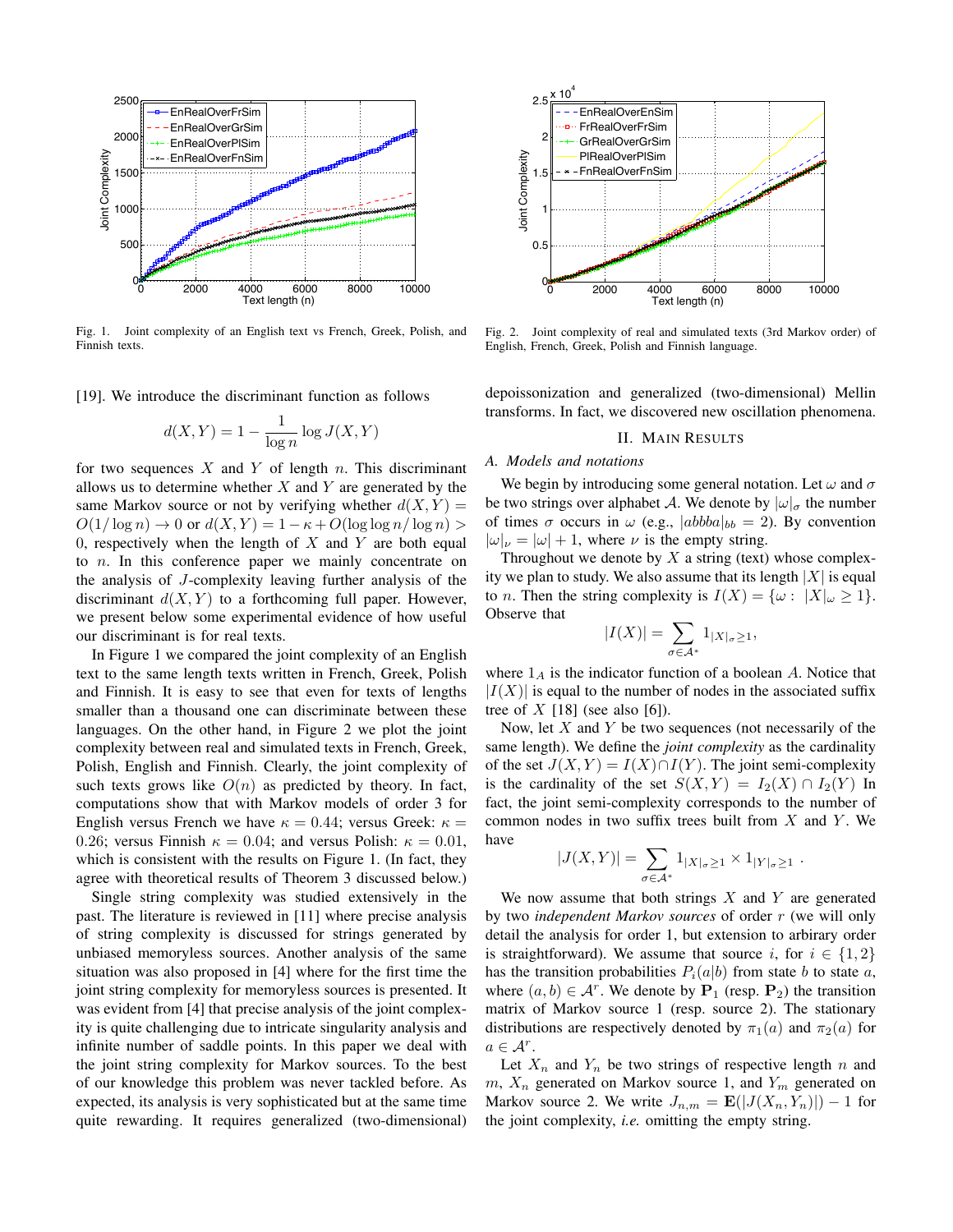### *B. Summary of Main Results*

We say that a matrix  $\mathbf{M} = [m_{ab}]_{(a,b)\in\mathcal{A}^2}$  is *rationally balanced* if  $\forall (a, b, c) \in \mathcal{A}^2$ :  $m_{ab} + m_{ca} - m_{cb} \in \mathbb{Z}$ . We say that a positive matrix  $\mathbf{M} = [m_{ab}]$  is *logarithmically rationally balanced* when the matrix  $\log^*(\mathbf{M}) = [l_{ab}]$  where  $\ell_{ab}$  =  $log(m_{ab})$  when  $m_{ab} > 0$  and  $l_{ab} = 0$  otherwise. Furthermore, we say that two matrices  $\mathbf{M} = [m_{ab}]_{(a,b)\in\mathcal{A}^2}$  and  $\mathbf{M}' = [m'_{ab}]$ are *logarithmically commensurable* when matrices log<sup>\*</sup>(M) and  $\log^*(\mathbf{M}')$  are commensurable. That is, there exist a nonzero pair of reals  $(x, y)$  such that  $x \log^* (\mathbf{M}) + y \log^* (\mathbf{M}')$ is logarithmically rationally balanced.

We now present our main theoretical results in a series of theorems each treating different cases of Markov sources.

*Theorem 1:* Consider the average joint complexity of two texts of length  $n$  generated by the same general stationary Markov source.

(i) [Noncommensurable Case.] Assume that  $P_1 = P_2$  are not logarithmically rationally balanced. Then

$$
J_{n,n} = \frac{2\log 2}{h}n + o(1)
$$
 (1)

where  $h$  is the entropy rate of the source.

(ii) [Commensurable Case.] Assume that  $P_1 = P_2$  are logarithmically rationally balanced. Then there are periodic terms and  $\epsilon > 0$  such that:  $J_{n,n} = \frac{2 \log 2}{h} (1 + Q_0(\log n)) + O(n^{-\epsilon})$ where  $Q_0(.)$  is a periodic function of small amplitude.

Now we consider sources that are not the same and have respective transition matrices  $P_1$  and  $P_2$ . The transition matrices are on  $\mathcal{A}^r \times \mathcal{A}^r$  where r denotes the order of the underlying Markov sources. If  $(a, b) \in \mathcal{A}^r \times \mathcal{A}^r$ , we denote by  $\mathbf{P}_i(a|b)$ the  $(a, b)$  coefficient of matrix  $P_i$ . For a tuple of complex numbers  $(s_1, s_2)$  we define  $P(s_1, s_2)$  as the matrix whose  $(a, b)$  coefficient is  $({\bf P}_1(a|b))^{-s_1}({\bf P}_2(a|b))^{-s_2}$ .

We first consider the case when matrix  $P(s_1, s_2)$  is nilpotent [12].

*Theorem 2:* If  $P(s_1, s_2)$  is nilpotent, then there exists  $\gamma_0$ and  $\epsilon > 0$  such that  $\lim_{n\to\infty} J_{n,n} = \gamma_0$ .

This result is not surprising and rather trivial since the common factors can only occur in a finite window at the beginning of the strings.

Throughout, now we assume that  $P(s_1, s_2)$  is not nilpotent. We denote by K the set of real tuple  $(s_1, s_2)$  such that  $P(s_1, s_2)$  has the main eigenvalue equal to 1. Let

$$
\kappa = \min_{(s_1, s_2) \in \mathcal{K}} \{-s_1 - s_2\}
$$
  
(c<sub>1</sub>, c<sub>2</sub>) = arg min<sub>(s<sub>1</sub>, s<sub>2</sub>) \in \mathcal{K}} \{-s\_1 - s\_2\}.</sub>

Easy algebra proves that  $\kappa < 1$ .

*Theorem 3:* Assume  $P(s_1, s_2)$  is not nilpotent and either  $c_1 > 0$  or  $c_2 > 0$ .

(i) [Noncommensurable Case.] We assume that  $P_2$  is noncommensurable. Let  $c_0 < 0$  such that  $(c_0, 0) \in \mathcal{K}$ . There exists  $\gamma_1$ and  $\epsilon > 0$ :

$$
J_{n,n} = \gamma_1 n^{-c_0} (1 + O(n^{-\epsilon})) \tag{2}
$$

(ii) [Commensurable Case.] Let now  $P_2$  be logarithmically rationally balanced. There exists a periodic function  $Q_1(.)$  of small amplitude such that  $J_{n,n} = \gamma_1 n^{-c_0} (1 + Q_1(\log n) +$  $O(n^{-\epsilon}).$ 

The case where both  $c_1$  and  $c_2$  are between  $-1$  and 0 is the most intricate to handle. We summarize our results next.

*Theorem 4:* Assume that  $c_1$  and  $c_2$  are between  $-1$  and 0. (i) [Noncommensurable Case.] When  $P_1$  and  $P_2$  are noncommensurable, then there exists  $\alpha_2$ ,  $\beta_2$  and  $\gamma_2$  such that

$$
J_{n,n} = \frac{\gamma_2 n^{\kappa}}{\sqrt{\alpha_2 \log n + \beta_2}} (1 + o(1)) . \tag{3}
$$

(ii) [Commensurable Case.] Let  $P_1$  and  $P_2$  be logarithmically commensurable matrices. Then there exist a double periodic function  $Q_2(.)$  of small amplitude such that:

$$
J_{n,n} = \frac{\gamma_2 n^{\kappa}}{\sqrt{\alpha_2 \log n + \beta_2}} (1 + Q_2(\log n) + o(1)).
$$
  
III. THEORETICAL ANALYSIS

In this section we present a sketch of ideas that proves our main results. The technique we use in fact allows us to prove much stronger (refined) results presented at the end of this section.

## *A. Equivalence Suffixes and independent strings*

We have the identity:

$$
J_{n,m} = \sum_{w \in \mathcal{A}^* - \{\nu\}} P(w \in I(X_n)) \times P(w \in I(X_n) \ge 1) \tag{4}
$$

We know that from [6], [15] that there is a close formula for  $\sum_{n} P(|X_n|_w \geq 1) z^n = \frac{P_1(w)z}{(1-z)D_w(z)}$  which is, in the memoryless case.

$$
D_w(z) = (1 - z)(1 + A_w(z)) + P_1(w)z^{|w|}, \qquad (5)
$$

where  $P(w)$  is the probability that w is prefix of  $X_n$ , and  $A_w(z)$  is the *autocorrelation* polynomial of word w. For the Markov source, we omit the expression which carries extra indices to keep track with the Markov correlations with the starting symbols of the words (for a complete description of the parameters see [6], [15]).

Although being a closed formula, this expression is not easy to manipulate. To make the analysis tractable we notice that  $w \in I(X_n)$  is equivalent to the fact that w is at least prefix of one of the *n* suffices of  $X_n$ . If the suffices would have been *n* independent infinite strings then  $P(w \in I(X_n))$  would be equal to  $1 - (1 - P_1(w))^n$  whose generating function is  $P_1(z)z$  $\frac{P_1(z)z}{(1-z)(1-z+P_1(w)z)}$ , which rather the same as  $\frac{P_1(w)z}{(1-z)D_w(z)}$  but with  $A_w(z) = 0$  and  $z^{|w|} = z$ .

We define  $I_1(n)$  (resp.  $I_2(n)$ ) as the set of prefixes of n independent strings built on source 1 (resp. 2). Let

$$
C_{n,m} = \sum_{w \in A^* - \{\nu\}} P(w \in I_1(n)) P(w \in I_2(n)) .
$$

Using the techniques of [6], [15]) we prove that *Lemma 1:* For some  $\epsilon > 0$ 

$$
J_{n,n} = C_{n,n} \left( 1 + O(n^{-\epsilon}) \right) + O(1). \tag{6}
$$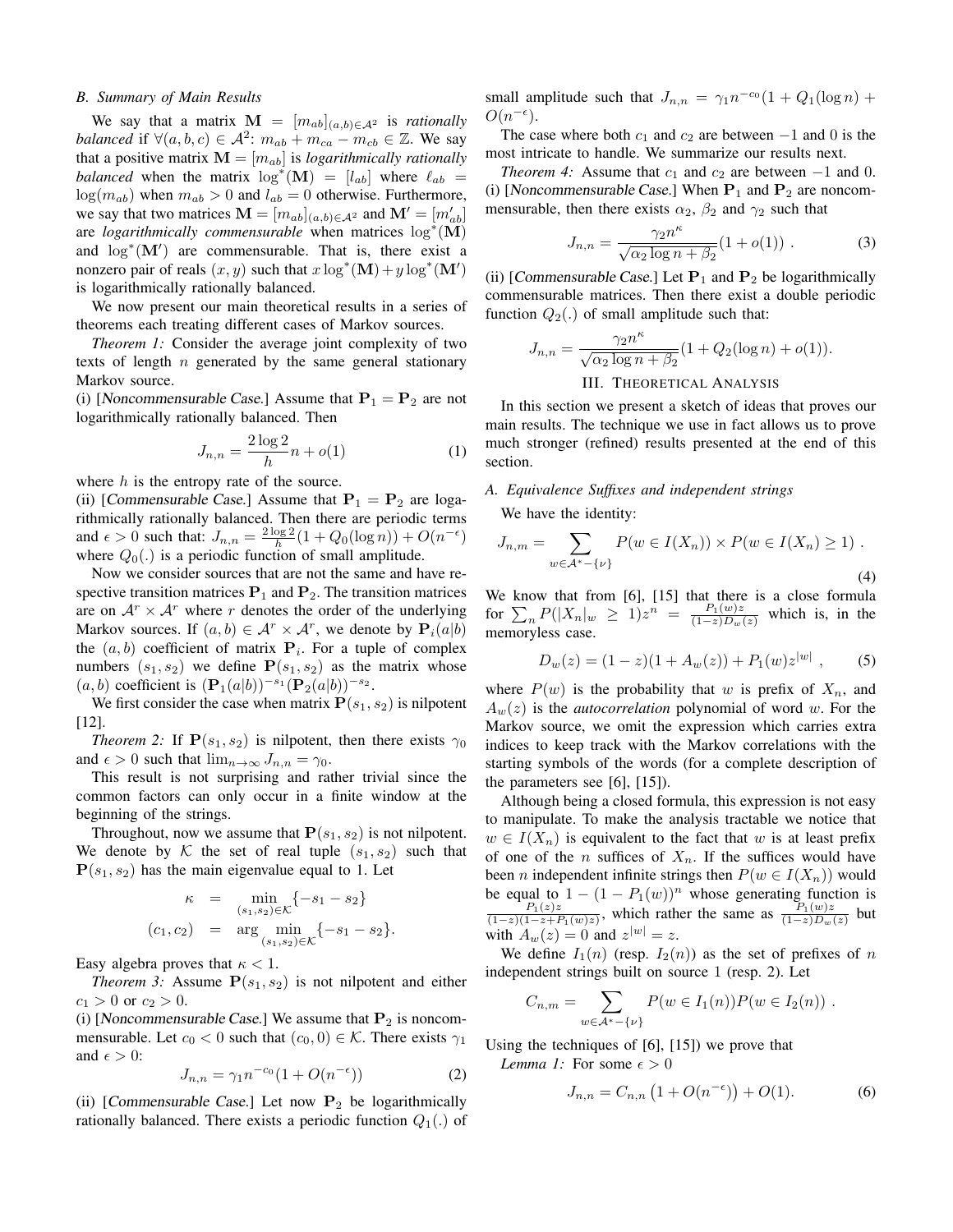A proof of this lemma follows from [6], [15], and will be given in the journal version of this paper.

## *B. Functional equations*

Let  $a \in \mathcal{A}$ . We denote  $C_{a,m,m}$  the quantity  $\sum_{w \in a\mathcal{A}^*} P(w \in$  $I_1(n)$ ) $P(w \in I_2(n))$ . Notice that  $C_{a,m,n} = 0$  when  $n = 0$  or  $m = 0$ . Using the Markov nature of the string generation, the quantity  $C_{a,n,m}$  for  $n, m \geq 1$  satisfies the following recurrence for all  $b \in A$ 

$$
C_{b,n,m} = 1 + \sum_{a \in \mathcal{A}} \sum_{n_a, m_a} {n \choose n_a} {m \choose m_a}
$$
  
 
$$
\times (P_1(a|b))^{n_a} (1 - P_1(a|b))^{n - n_a}
$$
  
 
$$
\times (P_2(a|b))^{m_a} (1 - P_2(a|b))^{m - m_a} C_{a, n_a, m_a} ,
$$

where  $n_a$  denotes the number of strings among the n independent strings on source 1 which have symbol  $\alpha$  that follows symbol b as second character. Quantity  $m_a$  is the counterpart on source 2. The *unconditional* average  $C_{n,m}$  satisfies for  $n, m \geq 2$ 

$$
C_{n,m} = 1 + \sum_{a \in A} \sum_{n_a, m_a} {n \choose n_a} {m \choose m_a} \pi_1^{n_a}(a) (1 - \pi_1(a))^{n - n_a}
$$

$$
\times \pi_2^{m_a}(a) (1 - \pi_2(a))^{m - m_a} C_{a,n,m}.
$$

We introduce the double Poisson transform of  $C_{a,n,m}$ 

$$
C_a(z_1, z_2) = \sum_{n,m \ge 0} C_{a,n,m} \frac{z_1^n z_2^m}{n! m!} e^{-z_1 - z_2}
$$
 (7)

translates the above recurrence into the following functional equation:

$$
C_b(z_1, z_2) = (1 - e^{-z_1})(1 - e^{-z_2})
$$
  
+ 
$$
\sum_{a \in \mathcal{A}} C_a (P_1(a|b)z_1, P_2(a|b)z_2).
$$
 (8)

Furthermore, the cumulative double Poisson transform

$$
C(z_1, z_2) = \sum_{n,m \ge 0} T_{n,m} \frac{z_1^n z_2^m}{n! m!} e^{-z_1 - z_2}
$$
(9)

which satisfies

$$
C(z_1, z_2) = (1 - e^{-z_1})(1 - e^{-z_2}) + \sum_{a \in \mathcal{A}} C_a(\pi_1(a)z_1, \pi_2(a)z_2).
$$
 (10)

## *C. DePoissonization*

Using [7], [8], [18] we prove

*Lemma 2 (DePoissonization):* When n and m tend to infinity:

$$
C_{n,m} = C(n,m)(1 + O(\frac{1}{n}) + O(\frac{1}{m}))
$$
.

This equivalence is obtained by proving some growth properties of  $C(z_1, z_2)$  when  $(z_1, z_2)$  are complex numbers.

## *D. Same Markov sources*

We first give a general result when the Markov sources are identical:  $P_1 = P_2 = P$ . In this case equation 8 can be rewritten with  $c_a(z) = C_a(z, z)$ :

$$
c_b(z) = (1 - e^{-z})^2 + \sum_{a \in \mathcal{A}} c_a \left( P(a|b)z \right). \tag{11}
$$

This equation is directly solvable by introducing the Mellin transform  $c_a^*(s) = \int_0^\infty c_a(x) x^{s-1} dx$  defined for  $-2 < \Re(s) <$  $-1$  and which satisfies the equation for all  $b \in \mathcal{A}$ .

$$
c_b^*(s) = (2^{-s} - 2)\Gamma(s) + \sum_{a \in \mathcal{A}} (P(a|b))^{-s} c_a^*(s) . \tag{12}
$$

Introducing  $c^*(s)$  the Mellin transform of  $C(z, z)$  we get the identity:

$$
c^*(s) = (2^{-s} - 2)\Gamma(s) + \sum_{a \in \mathcal{A}} (\pi(a))^{-s} c_a^*(s) .
$$

Thus

$$
c^*(s) = (2^{-s} - 2)\Gamma(s) \left(1 + \langle \mathbf{1}(\mathbf{I} - \mathbf{P}(s))^{-1} | \pi(s) \rangle \right) \tag{13}
$$

where 1 is the vector of dimension  $|\mathcal{A}|$  made of 1's, I is the identity matrix, and  $P(s) = P(s, 0) = P(0, s)$ ,  $\pi(s)$  is the the vector made of coefficients  $\pi(a)^{-s}$  and  $\langle .|. \rangle$  denotes the inner product.

By applying the methodology of Flajolet [2], [18], the asymptotics of  $c(z)$  for  $|\arg(z)| < \theta$  is given by the residues of the function  $c^*(s)z^{-s}$  which occurs on  $s = -1$  and  $s = 0$  and which are respectively  $\frac{2 \log 2}{h} z$  and  $-1 - \langle 1(I - z) \rangle$  $P(0, 0)$ <sup>-1</sup> $\pi(0)$ . The first residues comes from the singularity of  $(I - P(s))^{-1}$  on  $s = -1$ . This lead to the formula of Theorem 4. When P is logarithmically rationally balanced then there are additional poles on a countable set of complex numbers  $s_k$  regularly spaced on the same imaginary axes containing  $-1$  and such that  $P(s_k)$  has eigenvalue 1. These poles contributes to the periodic terms of Theorem 4.

Computations show that a Markov model of order 3 for English text has entropy: 0.944221; French entropy s 0.934681; Greek: 1.013384, Polish: 0.665113; and Finnish entropy is 0.955442. This is consistent with Figure 2

## *E. Different Markov sources*

In this section we identify the constants in Theorems 3 and 4.

Since  $P_1 \neq P_2$  we cannot get a functional equation for the  $C_a(z, z)$ 's, we thus have to deal with the two variables  $z_1$ and  $z_2$ . We define the double Mellin transform  $C_a^*(s_1, s_2) =$  $\int_0^\infty \int_0^\infty C_a(z_1, z_2) z_1^{s_1-1} z_2^{s_2-1} dz_1 dz_2$  and simiarly  $C^*(s_1, s_2)$ the double Mellin transform of  $C(z_1, z_2)$ . And thus we have the identity

$$
C_b^*(s_1, s_2) = \Gamma(s_1)\Gamma(s_2)
$$
  
+ 
$$
\sum_{a \in \mathcal{A}} (P_1(a|b))^{-s_1} (P_2(a|b))^{-s_2} C_a^*(s_1, s_2)
$$
 (14)